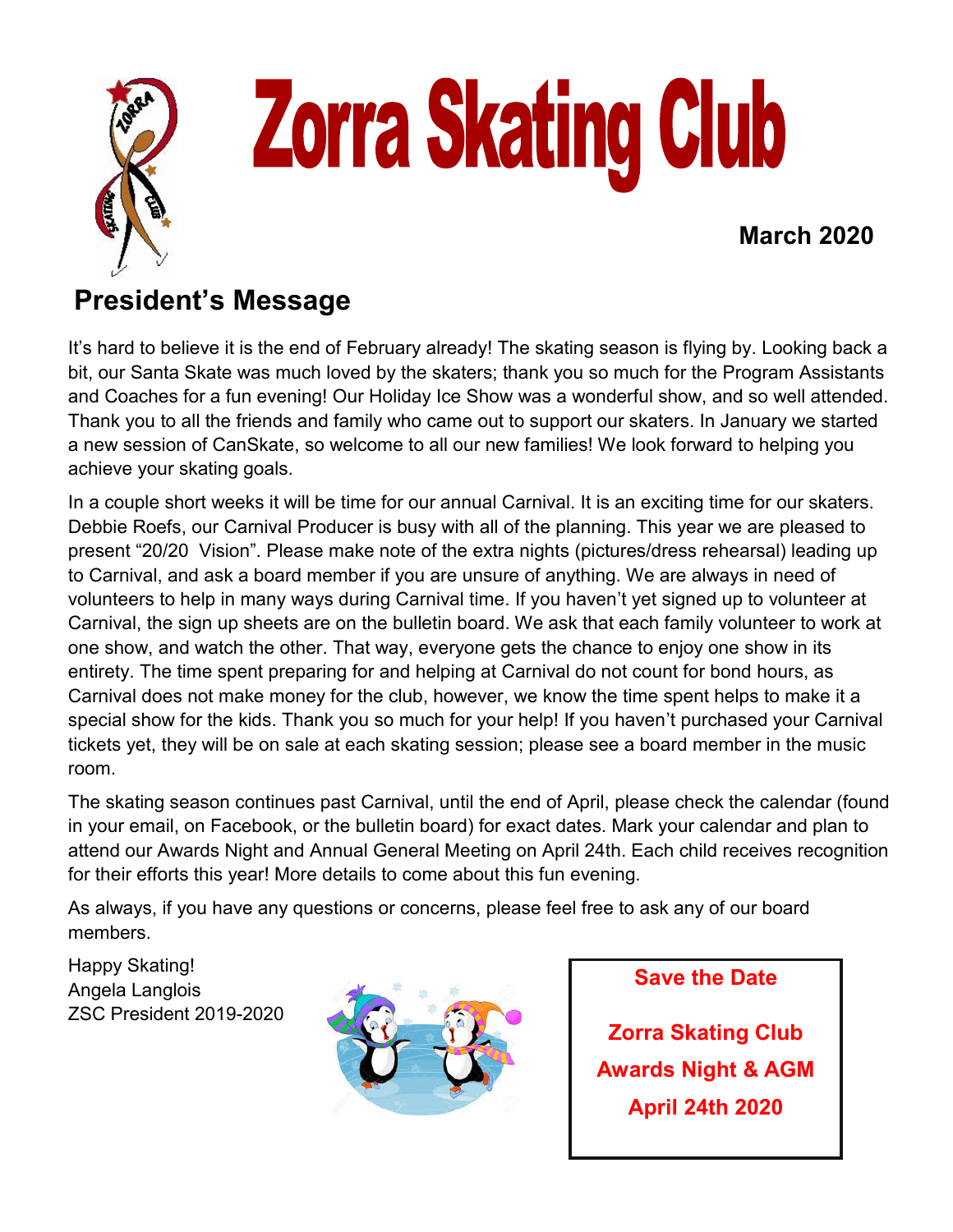

#### *Coaches Corner ~ Debbie Roefs*

#### *CARNIVAL NEWS!*

Carnival practices have started and costume fittings have begun. Please watch for updates about our upcoming show. All participants should have received a chart stating what time they need to be at the arena on Technical & Picture night, Dress Rehearsal and the Carnival along with anything they need to supply. If you didn't receive one, please talk to any coach or board member.

**Please note: The time listed for Technical Rehearsal & Picture night is the actual time your skater needs to be on the ice. You should arrive at least a half hour early to give the skaters time to get into costume and get their skates on. Pictures will follow after they get off the ice.**

#### *STARSKATE NEWS!*

Zorra Skating Club Skate Canada Test Day on Feb 10th was a huge success with a 100% pass rate. WTG senior skaters. There were several assessments done over the last couple of months with a 100% pass rate as well.

#### *COMPETITION NEWS!*

Where to begin?!? Our skaters have done us proud!!! They ALL have represented our Club so well. So many best skates to date. So many medals won. We the coaching staff couldn't be more proud of the hard work our competitive skaters have shown over the last several months.

Congratulations to Justin Dodd for qualifying to represent our Club in both his Star 7 and Star 8 event at Provincials in Bellville at the end of March.

I will post results for our skaters once the competitive season comes to an end. Watch for it in the Coaches Corner April addition.

Pro Rep,

Deb Roefs

## **Fundraising**

 The Elmira Chicken order will be delivered on March 6th and the MacMillans order will be delivered to the arena on March 13th. Please pick up your orders by 6:30pm. Please note that CanSkate does not run on the 13th. The next Elmira chicken order is due **Friday March 6th and will be delivered to the arena on March 20th.** Thank you for your continued support to our club! See you at the rink! **Fundraising Chairs** Teresa Pullen & Alicia Van Ginkel

**Reminder**

**Hand in your Cheers on Ice Tickets!**

**Draw will take place during our carnival on March 14th.**

> **Booklets still available to sell!**